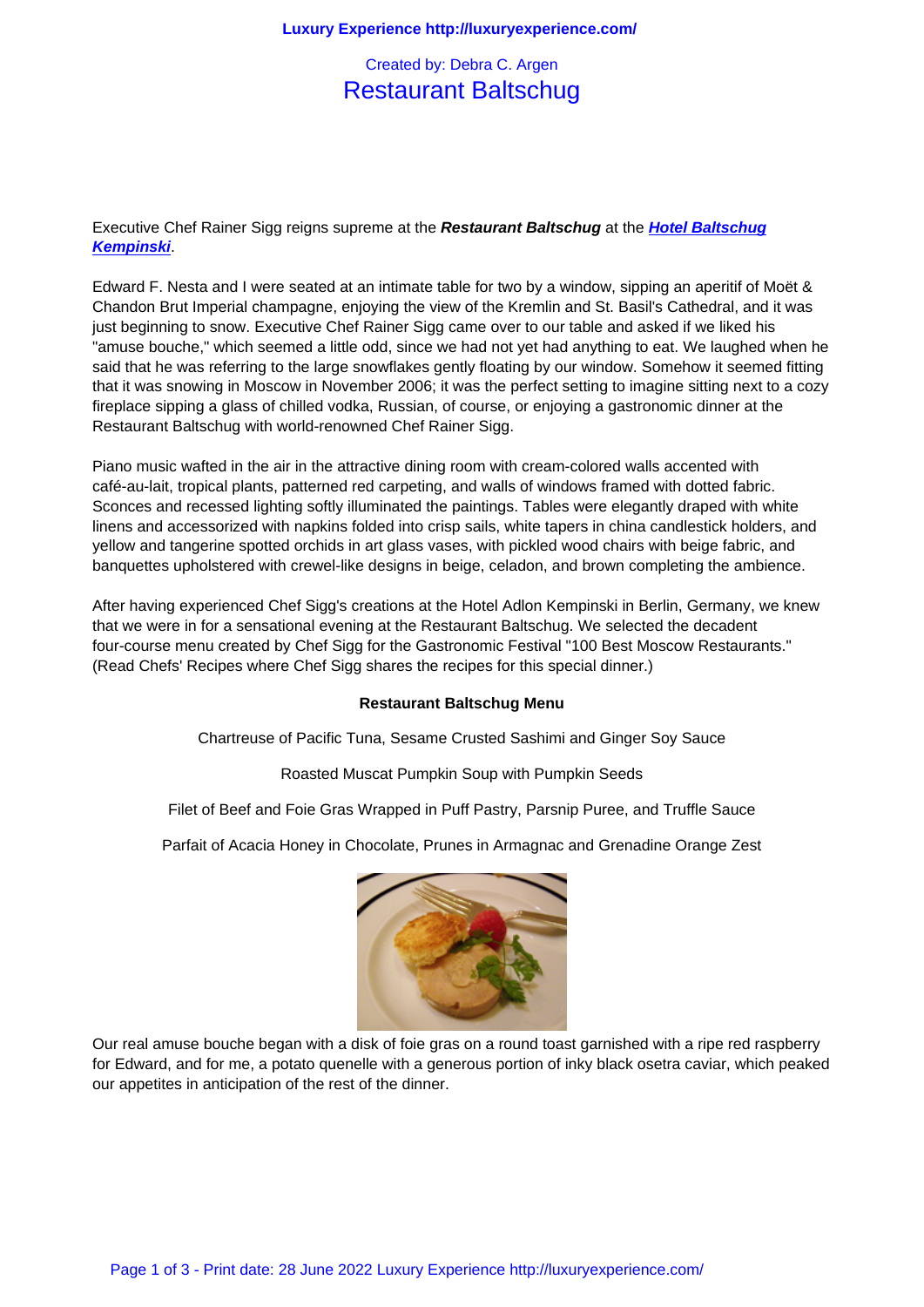## **Luxury Experience http://luxuryexperience.com/**

Created by: Debra C. Argen



The starter of Chartreuse of Pacific Tuna, Sesame Crusted Sashimi and Ginger Soy Sauce was an artistic presentation on a large art glass plate with four squares of black and white sesame seed crusted tuna, round mousse with layers of Sauterne gelee topped with a quenelle of avocado, garnished with parsley leaves, with ginger soy marinade on the plate and avocado buttons. Edward took one bite of the mousse, that was so light I was surprised that it did not float off the plate, and proclaimed it "splendor on a dish," which I readily concurred.

This appealing starter was paired with a well structured, and aromatic 2003 Soave Pagus Corte Giara, from Veneto Italy, made with Trebbiano and Garganega grapes.



For our next course, we had the Roasted Muscat Pumpkin Soup with Pumpkin Seeds presented in a large deep bowl. Our server, Kerill drizzled soy sauce on the soup to add an intriguing flavor layer. The soup was paired with a 2004 Petit Chablis, La Chablisienne, 12.5% alcohol, made with Chardonnay grapes.



Edward continued with the Filet of Beef and Foie Gras Wrapped in Puff Pastry, Parsnip Puree, and Truffle Sauce paired with a 2003 Saint Emilion Christian Moulix, 13% alcohol, made with a blend of Merlot and Cabernet Franc, with an aromatic nose, and rich cherry, spice, and mid to heavy tannins.



I diverged from the set menu to experience Chef Sigg's Turbot on a bed of homemade tagliatelle and spinach, topped with a quail egg and garnished with more of my favorite black osetra caviar. The presentation was spinach leaves sautéed with finely diced shallots surrounded with a pool of foam, topped with homemade tagliatelle, a square of turbot, with a sunny side up quail egg, and a generous portion of caviar. I continued with the 2004 Petit Chablis, La Chablisienne, which was well paired with this course.